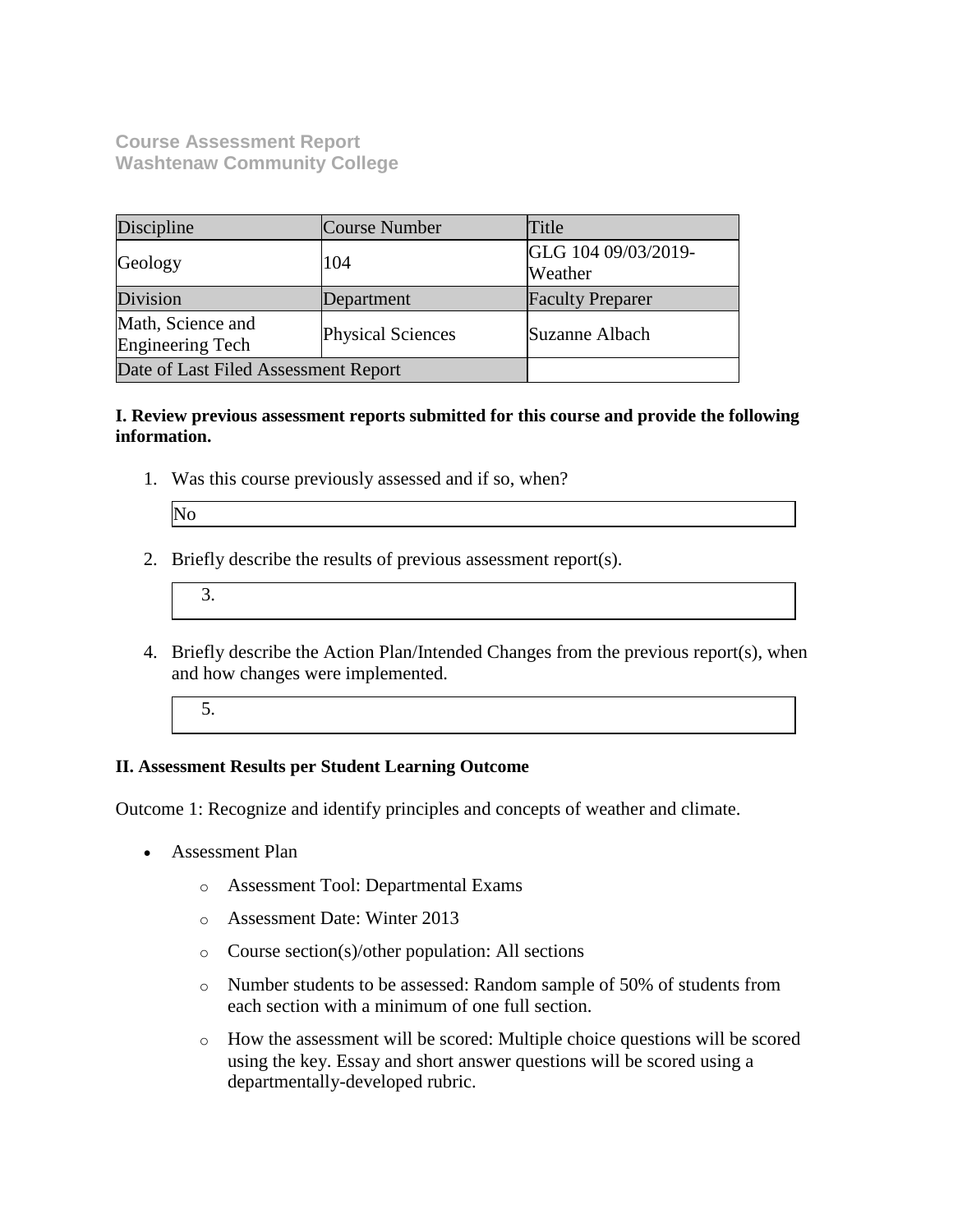- o Standard of success to be used for this assessment: Students will score an overall average of 72.5% or better on each assessment question.
- o Who will score and analyze the data: Appropriate geology faculty will analyze the data.
- 1. Indicate the Semester(s) and year(s) assessment data were collected for this report.

| Fall (indicate years below) $\begin{bmatrix}$ w line | Winter (indicate years) | SP/SU (indicate years)<br>below) |
|------------------------------------------------------|-------------------------|----------------------------------|
|                                                      | 2019                    |                                  |

## 2. Provide assessment sample size data in the table below.

| # of students enrolled | # of students assessed |
|------------------------|------------------------|
| 4.1                    |                        |

3. If the number of students assessed differs from the number of students enrolled, please explain why all enrolled students were not assessed, e.g. absence, withdrawal, or did not complete activity.

This assessment includes all students that completed GLG 104 during the Winter 2019 semester, which totaled 30 students across two sections. This is more than the targeted goal of 50% of the students from each section. Students who withdrew, or did not complete the course were not included in this assessment.

4. Describe how students from all populations (day students on campus, DL, MM, evening, extension center sites, etc.) were included in the assessment based on your selection criteria.

Both sections assessed are DL courses, one running 15-weeks, and one section running 12-weeks as a late-start section.

5. Describe the process used to assess this outcome. Include a brief description of this tool and how it was scored.

The tools used for this assessment were two multiple-choice departmental exams, a midterm exam, and a final exam. Answers were scored using a key.

6. Briefly describe assessment results based on data collected for this outcome and tool during the course assessment. Discuss the extent to which students achieved this learning outcome and indicate whether the standard of success was met for this outcome and tool.

Met Standard of Success: Yes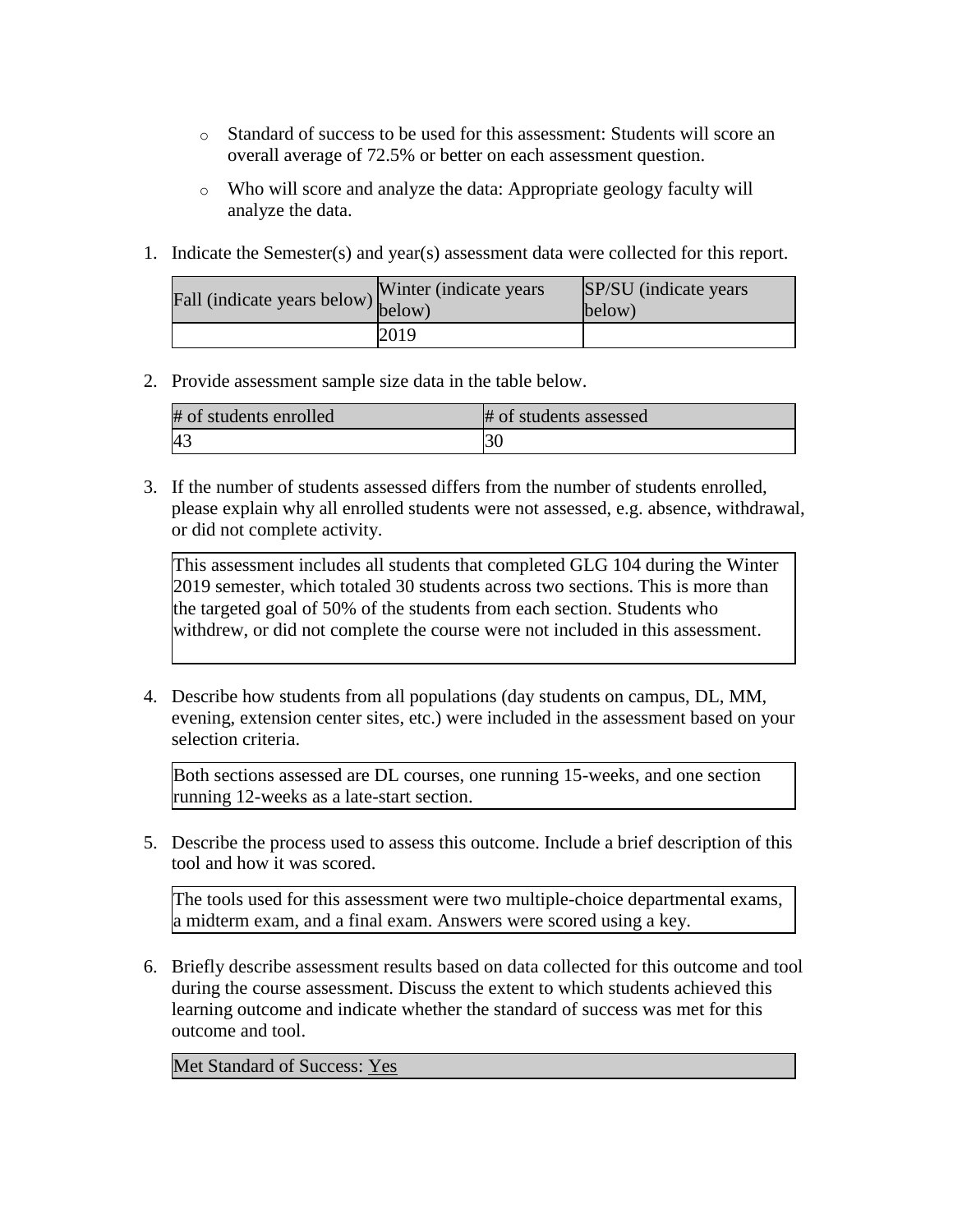For the midterm exam, students scored an average of 81.7% across both sections, and for the final exam, students scored an average of 72.7% across both sections. The standard of success is that "students will score an overall average of 72.5% or better on each assessment question". Instead of basing the assessment results on individual questions, the standard of success was judged based on overall exam scores. The wording for the standard of success will be changed when the master syllabus is revised, following this report, to "70% of students will score a 72.5% better on each exam". With either wording, students met this standard of success.

7. Based on your interpretation of the assessment results, describe the areas of strength in student achievement of this learning outcome.

The data shows that students scored an overall average of 76.9% across both exams, with an 81.7% overall average on the midterm exam, and a 72.7% overall average on the final exam, thus meeting the stated standard of success for this outcome. In both 12-week and the 15-week sections, students performed much better on the midterm exam, showing the teaching materials and methods used for the first half of the course are very helpful to the students.

8. Based on your analysis of student performance, discuss the areas in which student achievement of this learning outcome could be improved. If student met standard of success, you may wish to identify your plans for continuous improvement.

While students met the standard for success, the data shows that students performed lower on the final exam (72.7% overall average) than the midterm exam (81.7% overall average). Whenever we see performance drop off, it is an opportunity to look for ways to help our students achieve a higher level of success. In reviewing student scores for both quizzes and investigation manual activities for the second half of the semester, the data does not show that students are scoring lower on these items than they did in the first half. The only difference is in the final exam score. This may be due to it being a final exam, and students are facing multiple finals and projects at the same time. Instructors can help by offering additional exam material reviews, or perhaps allowing students to complete the final on alternate dates so students can stagger their final exams.

Outcome 2: Apply appropriate principles to solve problems as well as construct and interpret weather maps and graphs.

- Assessment Plan
	- o Assessment Tool: Departmental Exams
	- o Assessment Date: Winter 2013
	- o Course section(s)/other population: All sections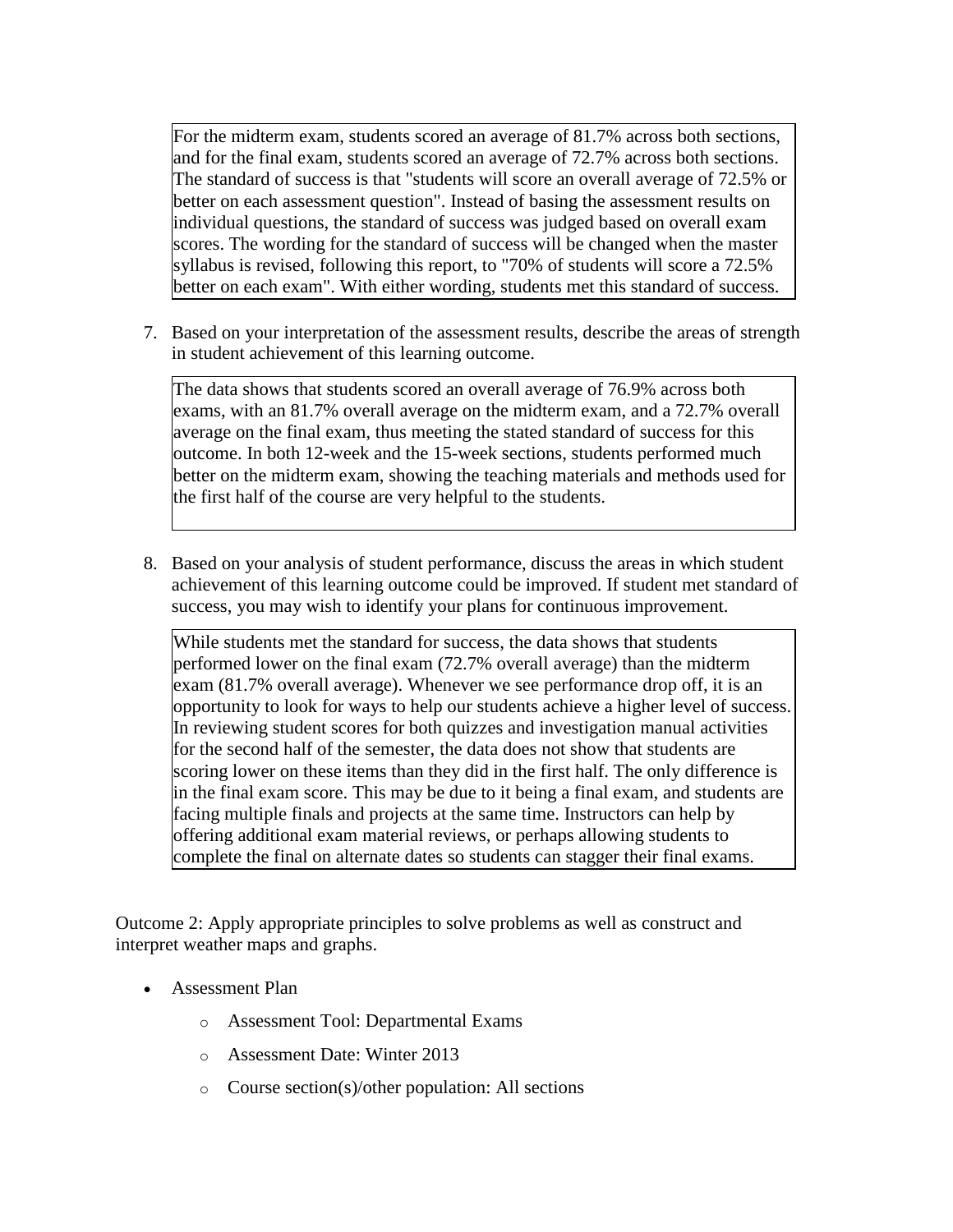- o Number students to be assessed: Random sample of 50% of students from each section with a minimum of one full section.
- o How the assessment will be scored: Multiple choice questions will be scored using the key. Essay and short answer questions will be scored using a departmentally-developed rubric.
- o Standard of success to be used for this assessment: Students will score an overall average of 72.5% or better on each assessment question.
- o Who will score and analyze the data: Appropriate geology faculty will analyze the data.
- 1. Indicate the Semester(s) and year(s) assessment data were collected for this report.

| Fall (indicate years below) below) | Winter (indicate years) | SP/SU (indicate years)<br>below) |
|------------------------------------|-------------------------|----------------------------------|
|                                    | 2019                    |                                  |

2. Provide assessment sample size data in the table below.

| # of students enrolled | # of students assessed |
|------------------------|------------------------|
|                        |                        |

3. If the number of students assessed differs from the number of students enrolled, please explain why all enrolled students were not assessed, e.g. absence, withdrawal, or did not complete activity.

This assessment includes all students that completed GLG 104 during the Winter 2019 semester, which totaled 30 students across two sections. This is more than the targeted goal of 50% of the students from each section. Students who withdrew, or did not complete the course were not included in this assessment.

4. Describe how students from all populations (day students on campus, DL, MM, evening, extension center sites, etc.) were included in the assessment based on your selection criteria.

Both sections assessed are DL courses, one running 15-weeks, and one section running 12-weeks as a late-start section.

5. Describe the process used to assess this outcome. Include a brief description of this tool and how it was scored.

The tools used for this assessment were two multiple-choice departmental exams, a midterm exam, and a final exam. Answers were scored using a key.

However, a better assessment for this outcome would be the mapping exercises required for this class, as they require students to apply appropriate principles to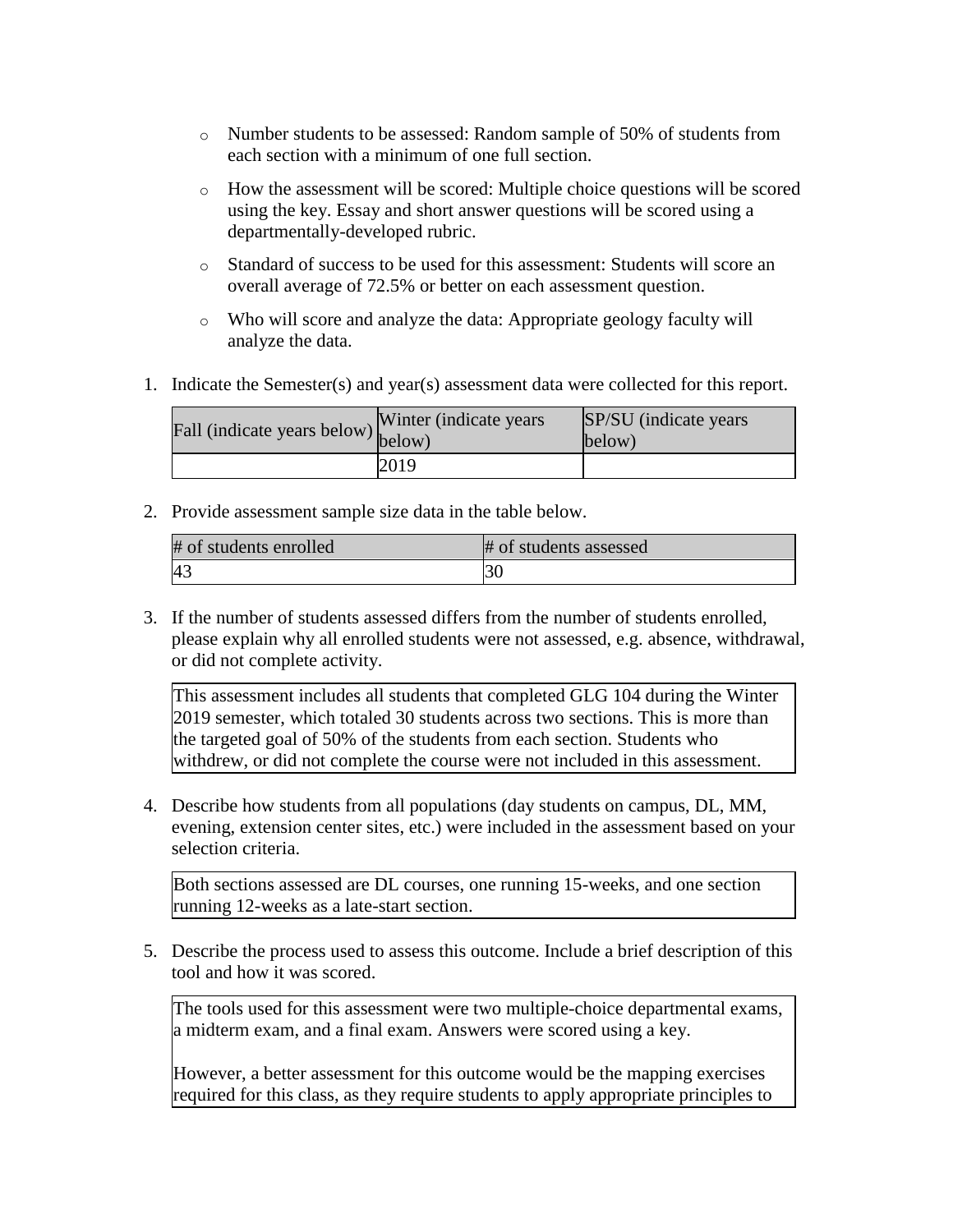solve problems as well as construct and interpret weather maps and graphs more directly than the multiple-choice questions on the exams do. This will be changed and included in the master syllabus revision for this course.

6. Briefly describe assessment results based on data collected for this outcome and tool during the course assessment. Discuss the extent to which students achieved this learning outcome and indicate whether the standard of success was met for this outcome and tool.

## Met Standard of Success: Yes

For the midterm exam, students scored an average of 81.7% across both sections, and for the final exam, students scored an average of 72.7% across both sections. The standard of success is that "students will score an overall average of 72.5% or better on each assessment question". Instead of basing the assessment results on individual questions, the standard of success was judged based on overall exam scores. This change in wording will be made with the master syllabus is revised, following this report.

I would envision that our revision would stipulate that our standard of success would be that "70% of students will score an overall average of 72.5% or better across all mapping activities". The data for the Winter 2019 semester shows that students scored an 81.6% average across these two sections, and over the current 14 individual mapping activities. Upon closer examination, it is also observed that students scored 72.5% or better on all mapping activities, except the mapping activity labeled "10A".

In summary, whether we used the exams or the mapping activities, students did meet the standard of success for this outcome.

7. Based on your interpretation of the assessment results, describe the areas of strength in student achievement of this learning outcome.

As the data shows, students did an excellent job mastering the ability to solve problems as well as construct and interpret weather maps and graphs, with an overall average score of 81.6% across the 14 mapping activities.

8. Based on your analysis of student performance, discuss the areas in which student achievement of this learning outcome could be improved. If student met standard of success, you may wish to identify your plans for continuous improvement.

While students scored well across all mapping activities, a few activities were lower scoring than others. Namely, this involved map 10A, involving weather systems in the mid-latitudes. For this mapping activity, students scored an average of 70%. Additional examples and reinforcement should be given to students to help students master this mapping activity.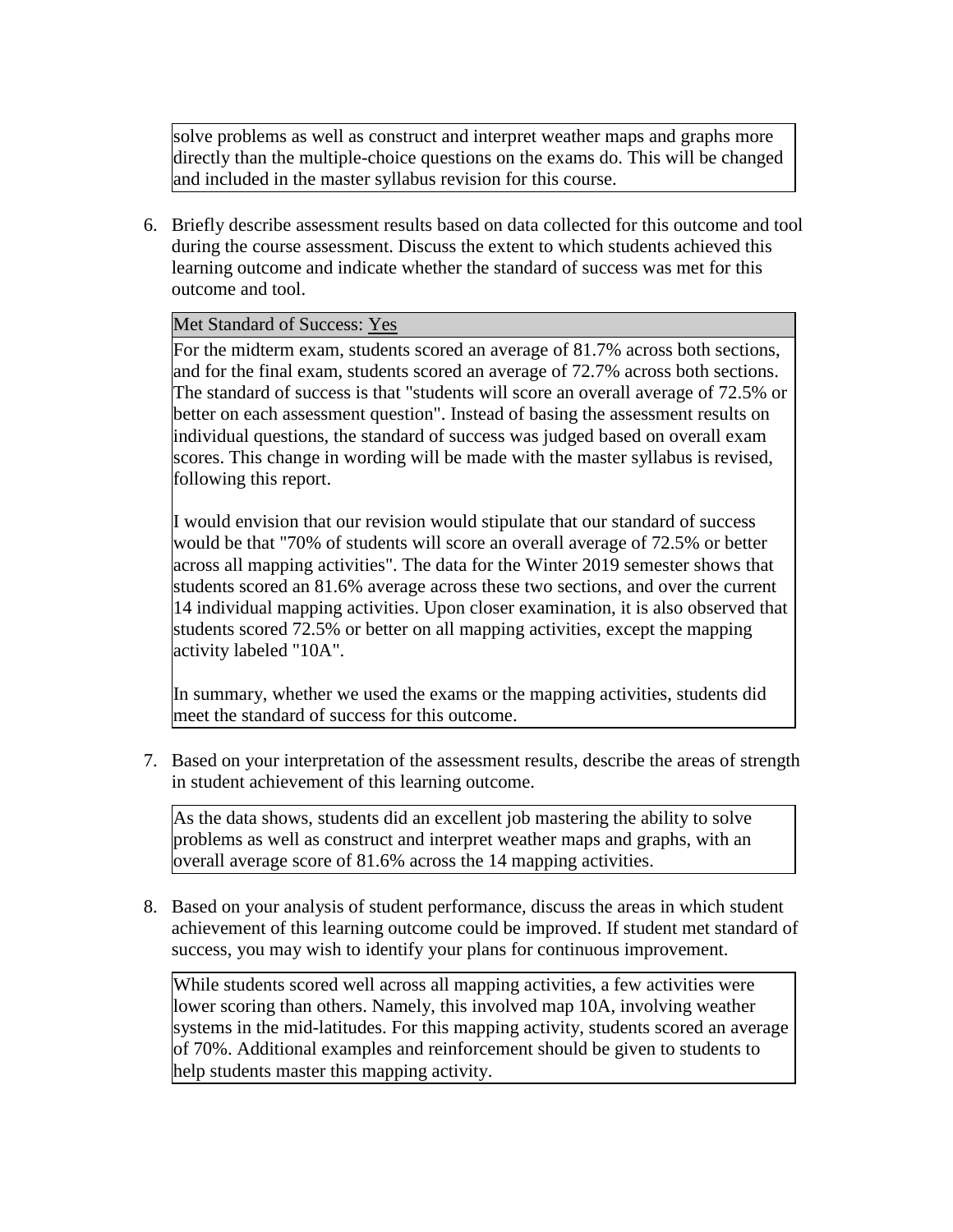#### **III. Course Summary and Intended Changes Based on Assessment Results**

1. Based on the previous report's Intended Change(s) identified in Section I above, please discuss how effective the changes were in improving student learning.

N/A

2. Describe your overall impression of how this course is meeting the needs of students. Did the assessment process bring to light anything about student achievement of learning outcomes that surprised you?

Overall, the data support that this course is meeting the needs of students. The data has given an insight into the areas where we can make some improvements to help students with the more difficult concepts and activities in this course.

3. Describe when and how this information, including the action plan, was or will be shared with Departmental Faculty.

This assessment report will be made available to all geology faculty, especially those actively teaching the course.

4.

| <b>Intended Change</b>                                                                    | Description of the<br>change                                                                                            | Rationale                                                                                                                                                                              | Implementation<br>Date |
|-------------------------------------------------------------------------------------------|-------------------------------------------------------------------------------------------------------------------------|----------------------------------------------------------------------------------------------------------------------------------------------------------------------------------------|------------------------|
| <b>Assessment Tool</b>                                                                    | For Outcome 2, the The departmental<br>be changed from<br>departmental exams as well as the<br>to mapping<br>exercises. | assessment tool will exams do not assess<br>the second outcome<br>mapping exercises<br>will.                                                                                           | 2020                   |
| Course<br>Assignments                                                                     | activities                                                                                                              | Additional<br>examples and<br>reinforcement<br>Additional mapping should help students 2020<br>master the mapping<br>activities that had<br>lower scores in the<br>current assessment. |                        |
| <b>Course Materials</b><br>$(e.g. \text{textbooks},$<br>handouts, on-line<br>ancillaries) | <b>Additional exam</b><br>reviews                                                                                       | To improve final<br>exam scores, as the<br>assessment showed<br>average scores were                                                                                                    | 2020                   |

Intended Change(s)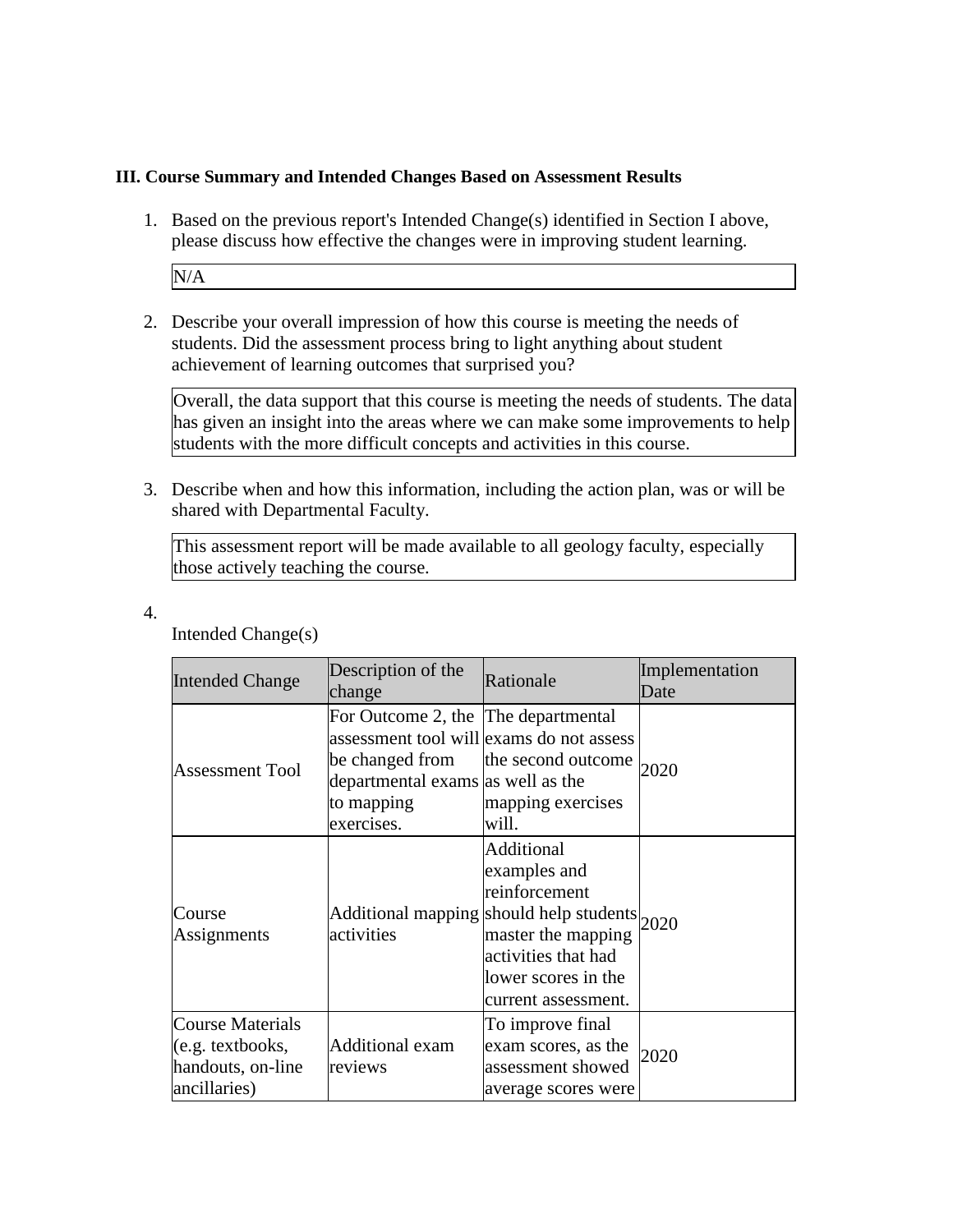|                                               |                                                                                                                                                                                                                                                                                         | lower on the final<br>exam compared to<br>the midterm exam.                                                                                                                                                                                                                                 |      |
|-----------------------------------------------|-----------------------------------------------------------------------------------------------------------------------------------------------------------------------------------------------------------------------------------------------------------------------------------------|---------------------------------------------------------------------------------------------------------------------------------------------------------------------------------------------------------------------------------------------------------------------------------------------|------|
| Other: Standard of<br><b>Success Language</b> | In the first outcome,<br>the language will be<br>changed from the<br>original "students<br>will score an overall<br>average of 72.5% or<br>better on each<br>assessment<br>question" to "70%<br>of students will<br>score an overall<br>average of 72.5% or<br>better on each<br>exam". | Given that this<br>course is only<br>delivered online, it<br>is necessary to<br>randomly order<br>questions and<br>answer choices to<br>help maintain<br>academic integrity<br>of the exam. This<br>process makes<br>comparing the same<br>questions across all<br>students a<br>challenge. | 2020 |
| Other: Standard of<br><b>Success Language</b> | For outcome two,<br>the standard of<br>success will be<br>changed to "70% of<br>students will score<br>an overall average<br>of 72.5% or better<br>across all mapping<br>activities".                                                                                                   | Because the<br>assessment tool will<br>be changed, the<br>standard of success<br>verbiage needed to<br>be changed.                                                                                                                                                                          | 2020 |
| Other: alternate<br>exam dates                | Offer alternate dates juggling multiple<br>to complete the<br>final.                                                                                                                                                                                                                    | Scores may be<br>lower on the final<br>exam (compared to<br>the midterm exam)<br>las students are<br>finals and projects<br>at the same time.<br>Offering an<br>alternate date might<br>allow students to<br>stagger their final<br>exams.                                                  | 2020 |

5. Is there anything that you would like to mention that was not already captured?